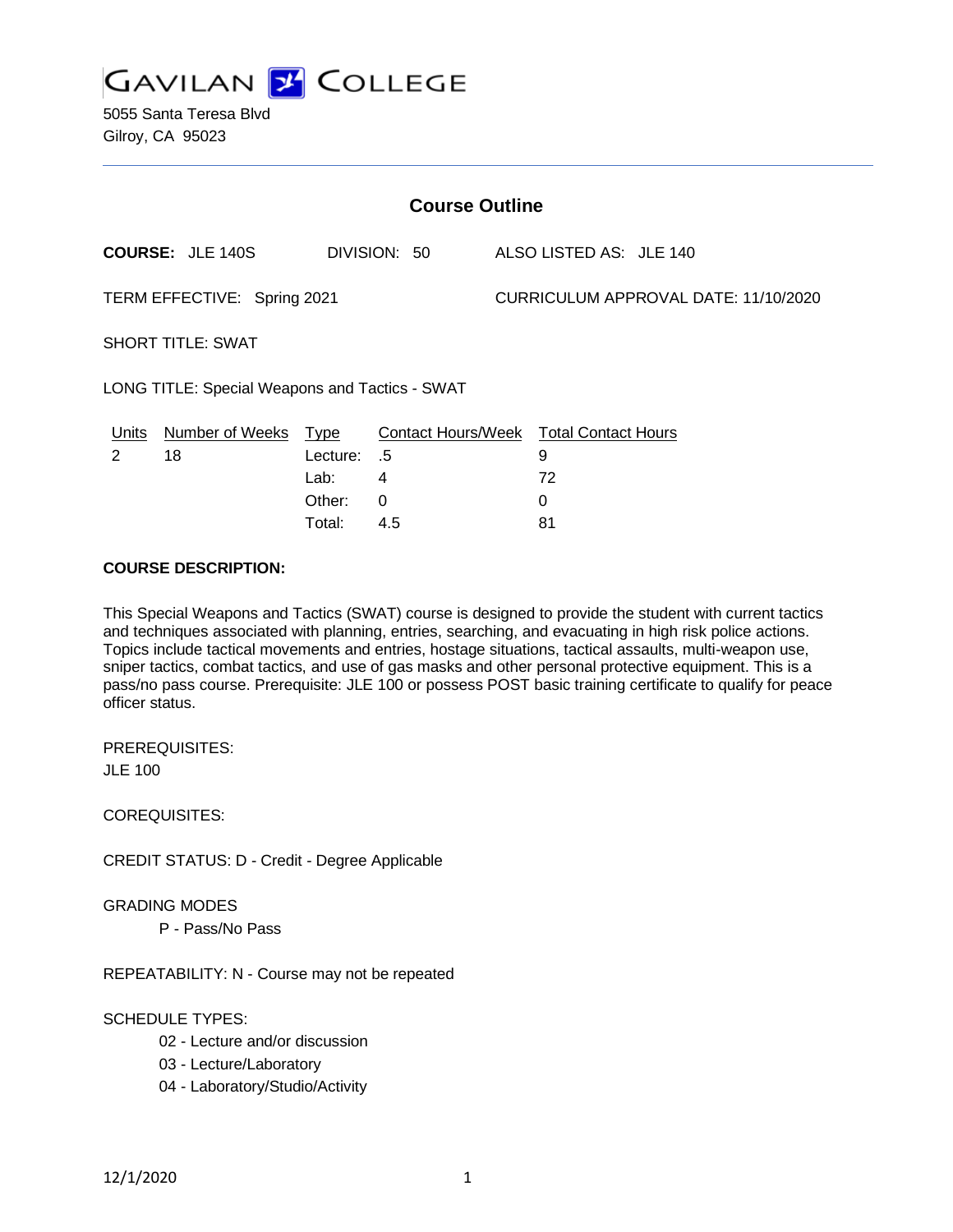### **STUDENT LEARNING OUTCOMES:**

By the end of this course, a student should:

1. demonstrate proper technique and skill using control measures, voice commands, firearms, restraining devices..

2. compare and contrast effective communication skills in combination with room entries techniques that will optimize performance and decision making during routine to the high risk situations.

CONTENT, STUDENT PERFORMANCE OBJECTIVES, OUT-OF-CLASS ASSIGNMENTS Curriculum Approval Date: 11/10/2020

# LECTURE CONTENT:

I. Evaluation and qualification of personnel for special weapons/ tactical teams. (9 hours)

# LAB CONTENT:

- I. Tactics
- A. Basic rules (4 hours)
- 1. The #1-man is always right (correct)
- 2. The #1-man never enters into a room alone
- 3. Always go opposite of the man in front of you
- 4. Corners must be cleared by the #1-man and #2-man, first and foremost
- 5. The #2-man controls the movement into the next room
- B. Room entries (28 hours)
- 1. #2-man initiates entry by squeezing #1-man
- 2. Doors: push-and-go vs. pull-and-hold
- 3. Center-fed rooms

a. #1-man enters and clears immediate threat and immediate corner, moves along wall to point of domination

while collapsing sector of fire

b. #2-man enters opposite #1-man and clears opposite corner, moves along wall to point of domination while

collapsing sector of fire. #2-man collapses to within one meter of #1-man's muzzle. #1-man has done the same to #2-man.

c. #3-man enters opposite #2-man (in the same direction as #1-man) and moves along wall while collapsing sector of fire. #3-man begins collapsing from the 12 o'clock position in the room (12:00 in relation to the door),

towards the #1-man, stops 1 meter from the #1-man's muzzle, and then clears his secondary sector by clearing toward the opposite direction until one meter from #2-man's muzzle.

d. #4-man enters opposite #3-man (in the same direction as #2-man) and moves along wall while collapsing sector of fire. #4-man begins collapsing from the 12 o'clock position in the room (opposite the door), towards

the #2-man, stopping 1 meter from the #2-man?s muzzle, and then clears his secondary sector by clearing toward the opposite direction until one meter from #1-man?s muzzle.

e. Man closest to hinge side of entry door clears behind door

f. One team member covers the hallway, from inside the room, toward direction of movement while standing, and

another member kneels to cover the rear, in preparation for movement back into the hall.

g. First man exiting the room moves in direction of movement.

h. Second man steps out and takes rear security.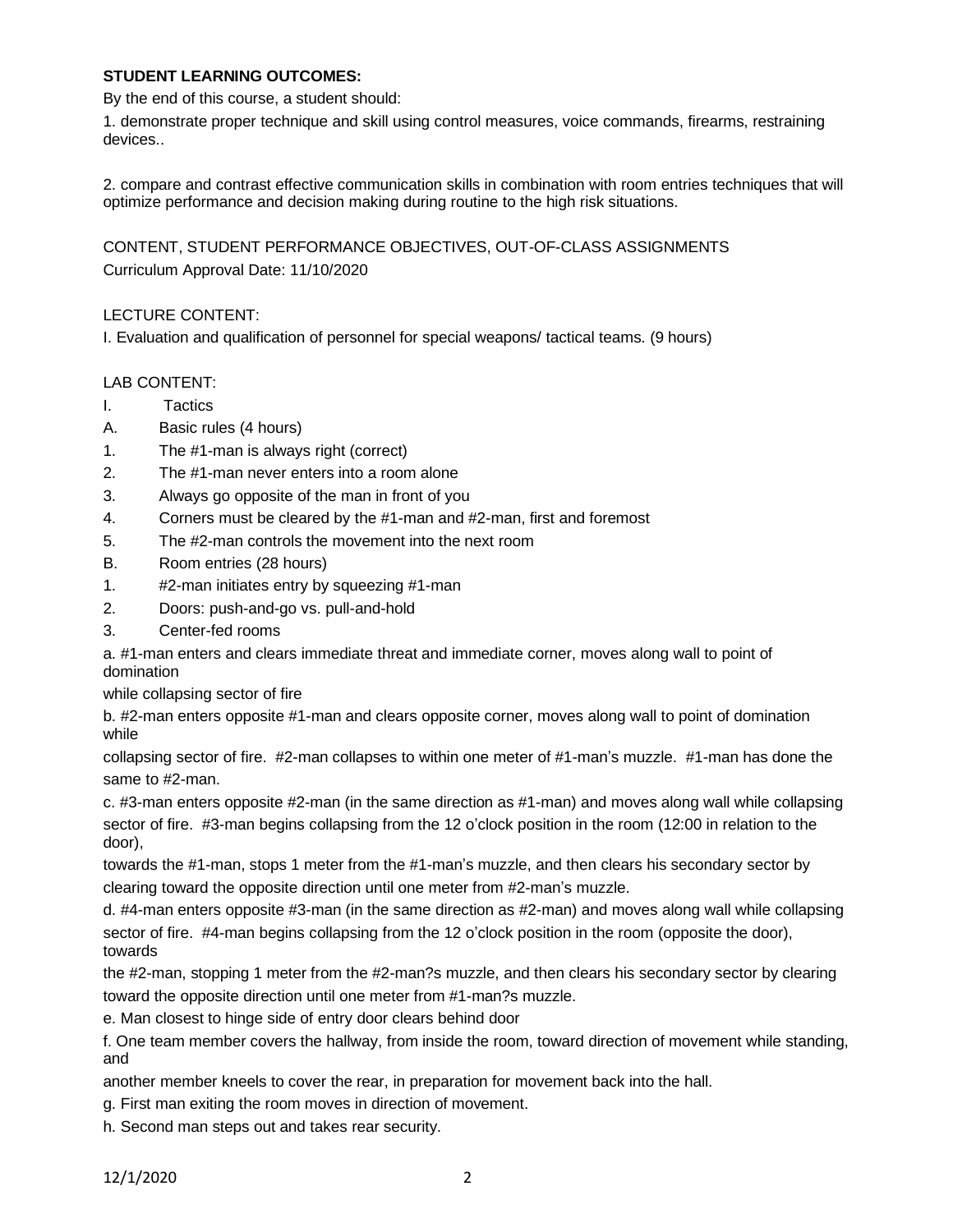i. Third man moves out in direction of movement, and moves up to become the #2-man into the next room, and

#4 out of the room signals - last man- to rear security man

4. Corner-fed room

a. #1-man enters and clears immediate threat and immediate corner, moves along wall to point of domination

while collapsing sector of fire

b. #2-man enters opposite #1-man and clears opposite corner, moves along wall to point of domination while

collapsing sector of fire. #2-man collapses to within one meter of #1-man's muzzle. #1-man has done the same to #2-man.

c. #3-man enters opposite #2-man (in the same direction as #1-man) and holds along wall while collapsing sector

of fire. #3-man begins collapsing from the 12 o'clock position in the room (12:00 in relation to the door), towards the #1-man, stops 1 meter from the #1-man's muzzle, and then clears his secondary sector by clearing toward the opposite direction until one meter from #2-man's muzzle.

d. #4-man enters opposite #3-man (in the same direction as #2-man) and #4-man begins collapsing from the 12

o'clock position in the room (12:00 in relation to the door), towards the #2-man, stops 1 meter from the #2 man's muzzle, and then clears his secondary sector by clearing toward the opposite direction until one meter

from #1-man's muzzle.

e. Man closest to hinge side of entry door clears behind door

f. One team member covers the hallway, from inside the room, toward direction of movement while standing, and

another member kneels to cover the rear, in preparation for movement back into the hall.

g. First man exiting the room moves in direction of movement

h. Second man steps out and takes rear security

i. Third man moves out in direction of movement, and moves up to become the #2-man into the next room, and

#4 out of the room signals - last man - to rear security man

- 5. Follow-on rooms
- 6. Distraction devices
- a. Hand signal
- b. Show it to number 1-man prior to throwing, and prior to removing safety or pull ring
- c. Peek into room before throwing
- C. Hallways (28 hours)
- 1. Movement formations vs. fighting formations
- a. Diamond formation is a movement formation
- 1) Masses personnel in the hallway, a fatal funnel
- 2) Only allows one or two operators to engage a threat at any one time
- 3) If threat is directly to the front, movement of #1-man could mask the fire of #2 or #3
- 4) Which way will #1 go if the team receives fire? Instinctively, people will collapse to the wall, but which

one?

- b. Fighting formation
- 1) Same techniques used for moving and fighting
- 2) Start where you are going to go (walls)
- 3) Provides 360? security
- 4) Limits exposure time

12/1/2020 3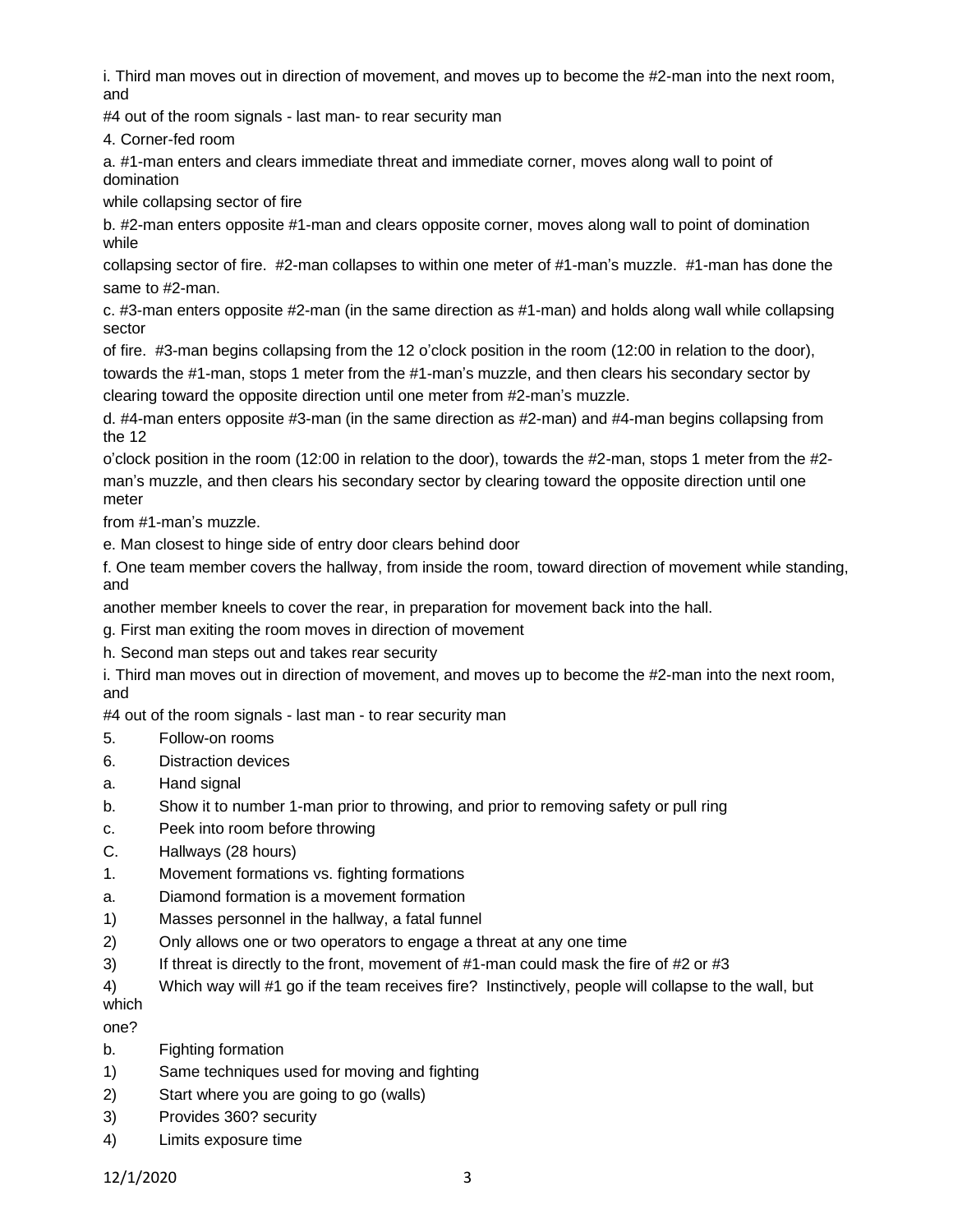- 5) Masses fire, not forces
- 6) Puts multiple guns on every threat
- 7) Employs tactics that are reinforced by human nature
- c. Rolling Thunder
- 1) Teams move in two columns, along the walls
- 2) Allows the two lead officers to cross cover as the team moves
- 3) Allows third officer to cover straight down hallway
- 4) Allows fourth officer to cover rear
- 5) Puts team in position to move quickly into a room to eliminate a threat or to seek cover
- 2. Door openings
- a. Pull and hold or,
- b. Push and go
- 3. Stairwells
- a. Speed is security
- b. Communicate with team members
- 4. Corner clears
- a. 1- and 2-man technique
- b. Body positioning
- c. Fields of fire
- 5. L-shaped intersections
- a. Anticipate prior to getting there
- b. 1- or 2-man technique based on hallway size
- 6. T-shaped intersections
- a. Simultaneous corner clears if possible
- b. 1- or 2-man technique
- 7. 4-way intersections
- a. Front and rear security
- b. Move quickly across
- 8. Turns: right and left
- a. Sectors of fire
- b. Cross-cover
- 9. Cross-cover
- a. One meter rule
- b. Number 2-man controls
- 10. Strong-side and support-side shooting techniques
- a. Corner security
- b. Outside knee up
- D. Hostage handling (4 hours)
- 1. Firm, clear orders
- 2. Take positive control
- 3. Positive accountability and headcount
- E. Suspect handling (4 hours)
- 1. Separate and unload all guns
- 2. Cuff before moving on
- 3. Handover and transport for processing
- F. Evacuation corridor (4 hours)
- 1. Control measures
- a. Voice commands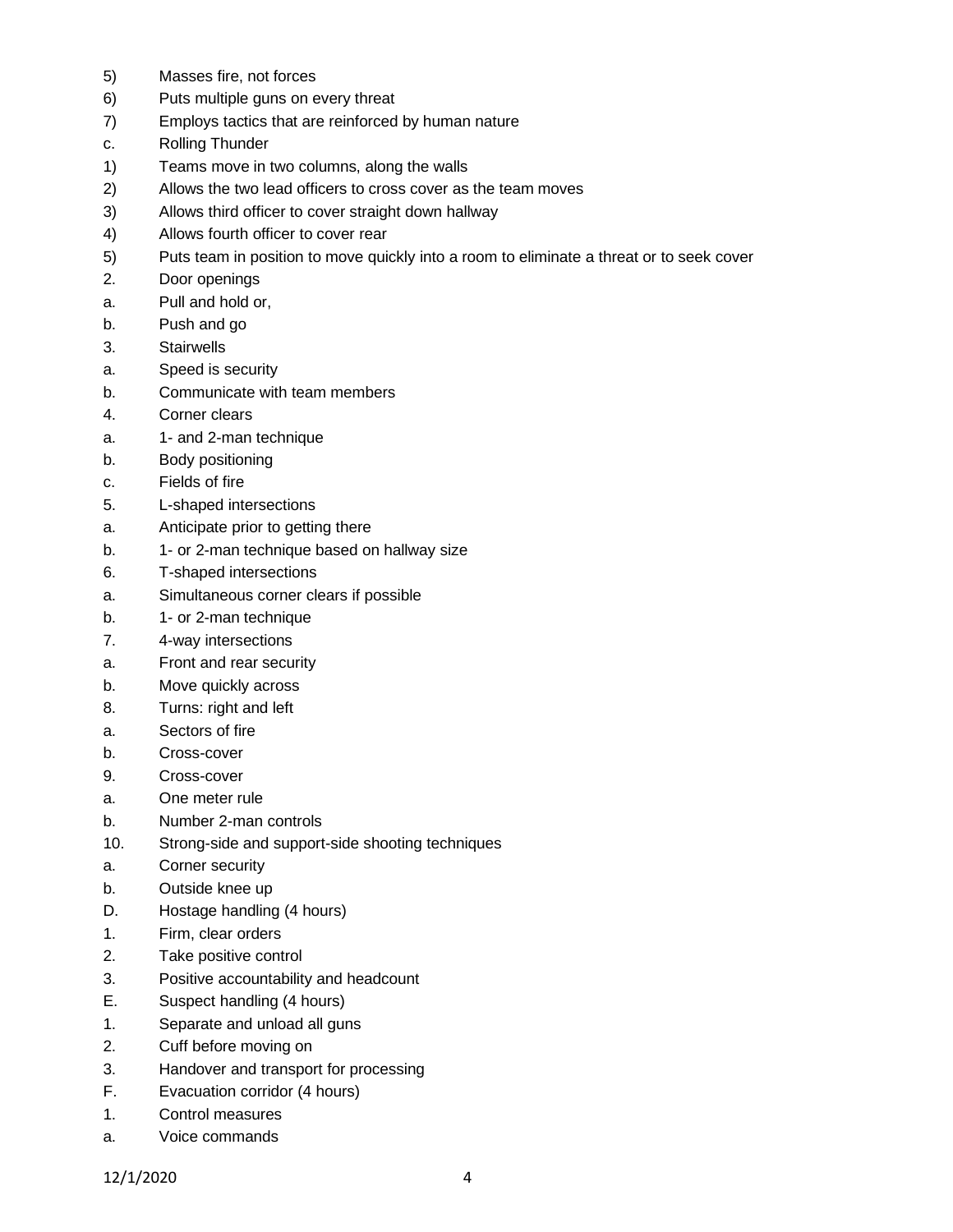- b. Security considerations
- 2. Vehicle movement options
- a. Load plans
- b. Bump plans
- c. Routes

# **METHODS OFINSTRUCTION:**

Skills demonstration

# **OUT CLASS ASSIGNMENTS:**

Required Outside Hours: 18 Assignment Description: Review department use of force policy, Penal Codes and instructor handouts

# **METHODS OF EVALUATION:**

Writing assignments Percent of total grade: 10.00 % Use of force reports Problem-solving assignments Percent of total grade: 20.00 % Response on simulated high risk situations Skill demonstrations Percent of total grade: 70.00 % Response on simulated high risk situations, firearms, arrest and control, baton demonstrations

### **REPRESENTATIVE TEXTBOOKS:**

Revised by Jessy Gonzales . California Penal Code . Independently published : California Legislature ,2020. Reading Level of Text, Grade: 12 Instructor Handouts Lab Manual